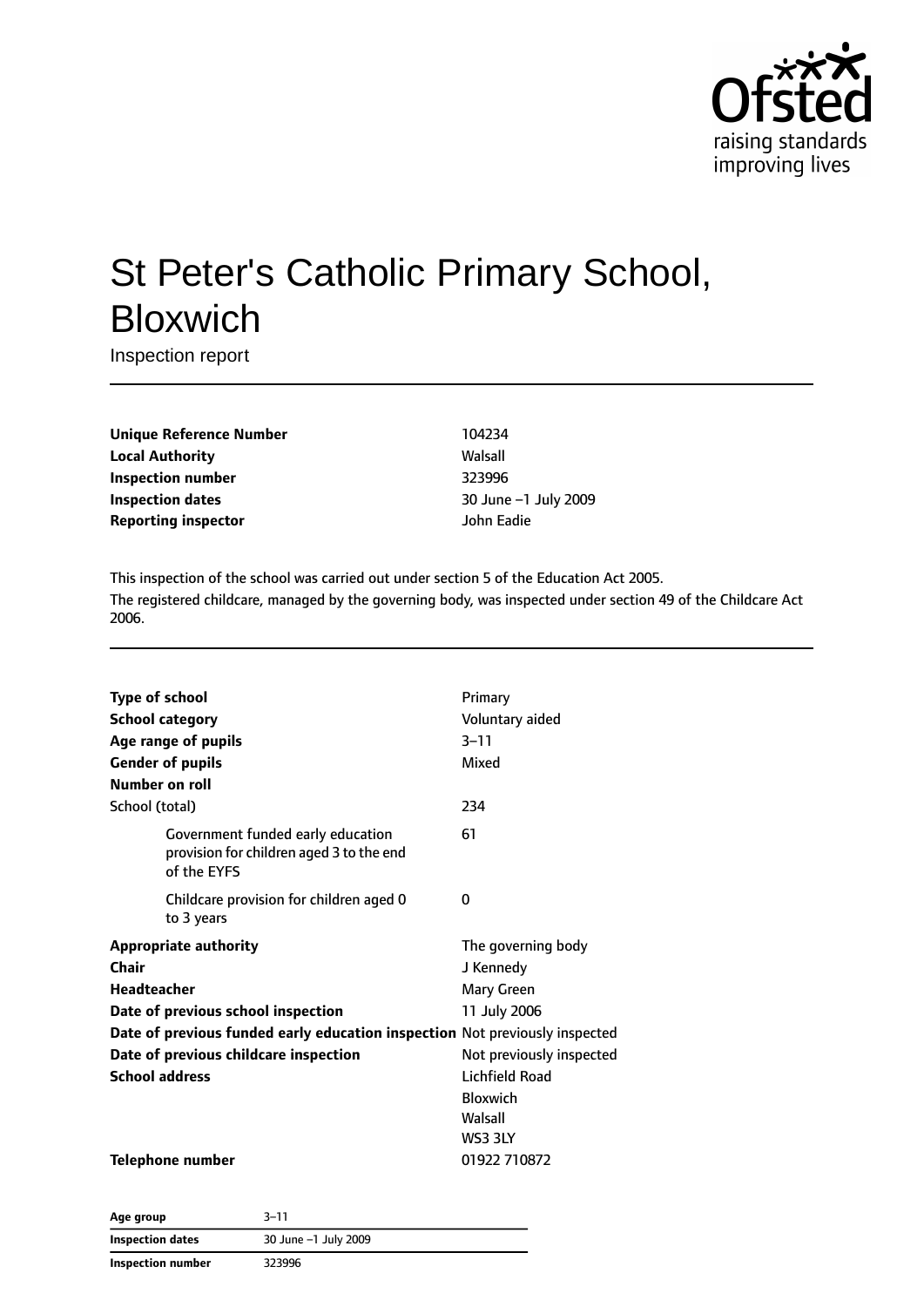**Fax number** 01922 493153

| Age group         | 3–11                 |
|-------------------|----------------------|
| Inspection dates  | 30 June -1 July 2009 |
| Inspection number | 323996               |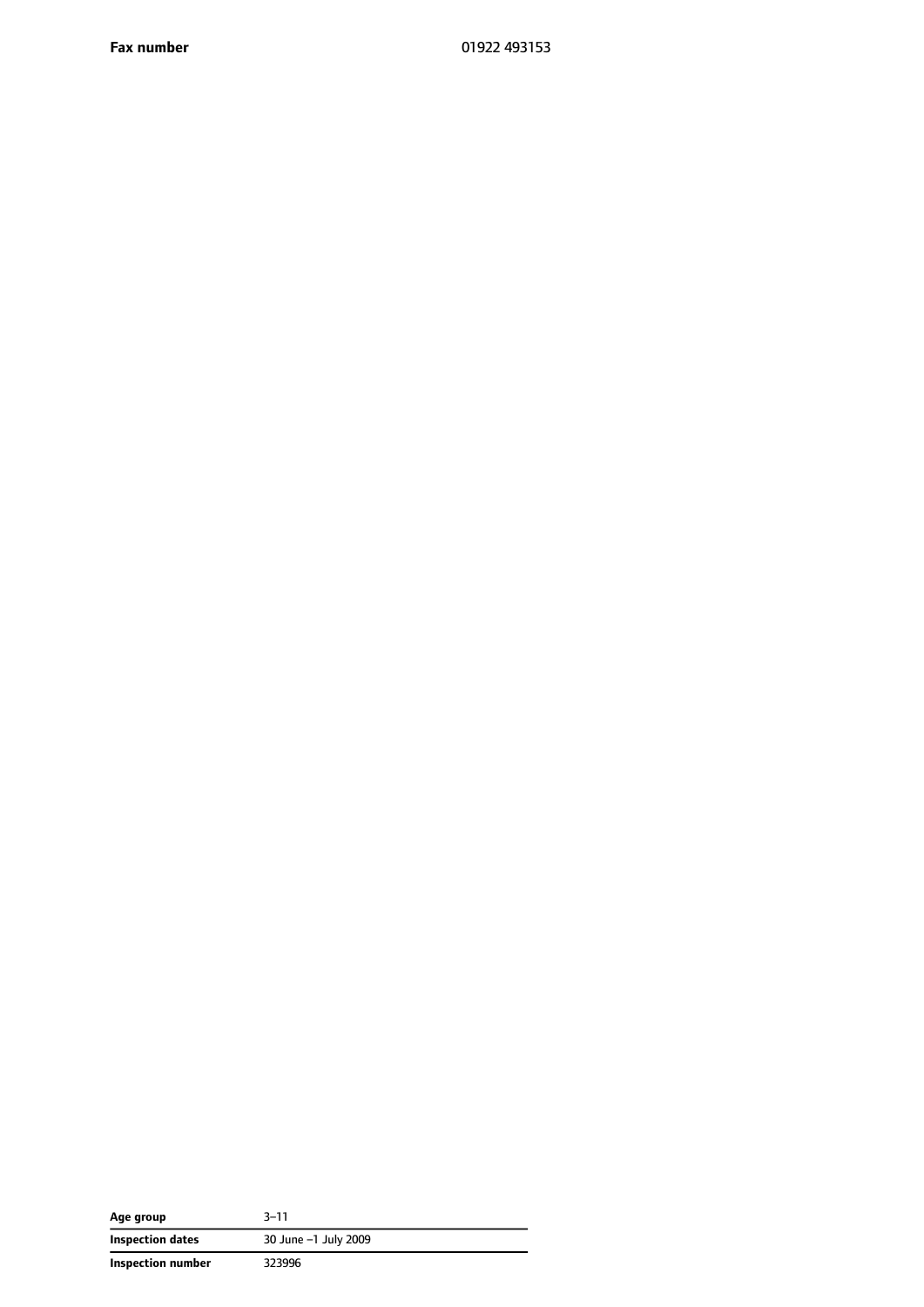.

<sup>©</sup> Crown copyright 2009

Website: www.ofsted.gov.uk

This document may be reproduced in whole or in part for non-commercial educational purposes, provided that the information quoted is reproduced without adaptation and the source and date of publication are stated.

Further copies of this report are obtainable from the school. Under the Education Act 2005, the school must provide a copy of this report free of charge to certain categories of people. A charge not exceeding the full cost of reproduction may be made for any other copies supplied.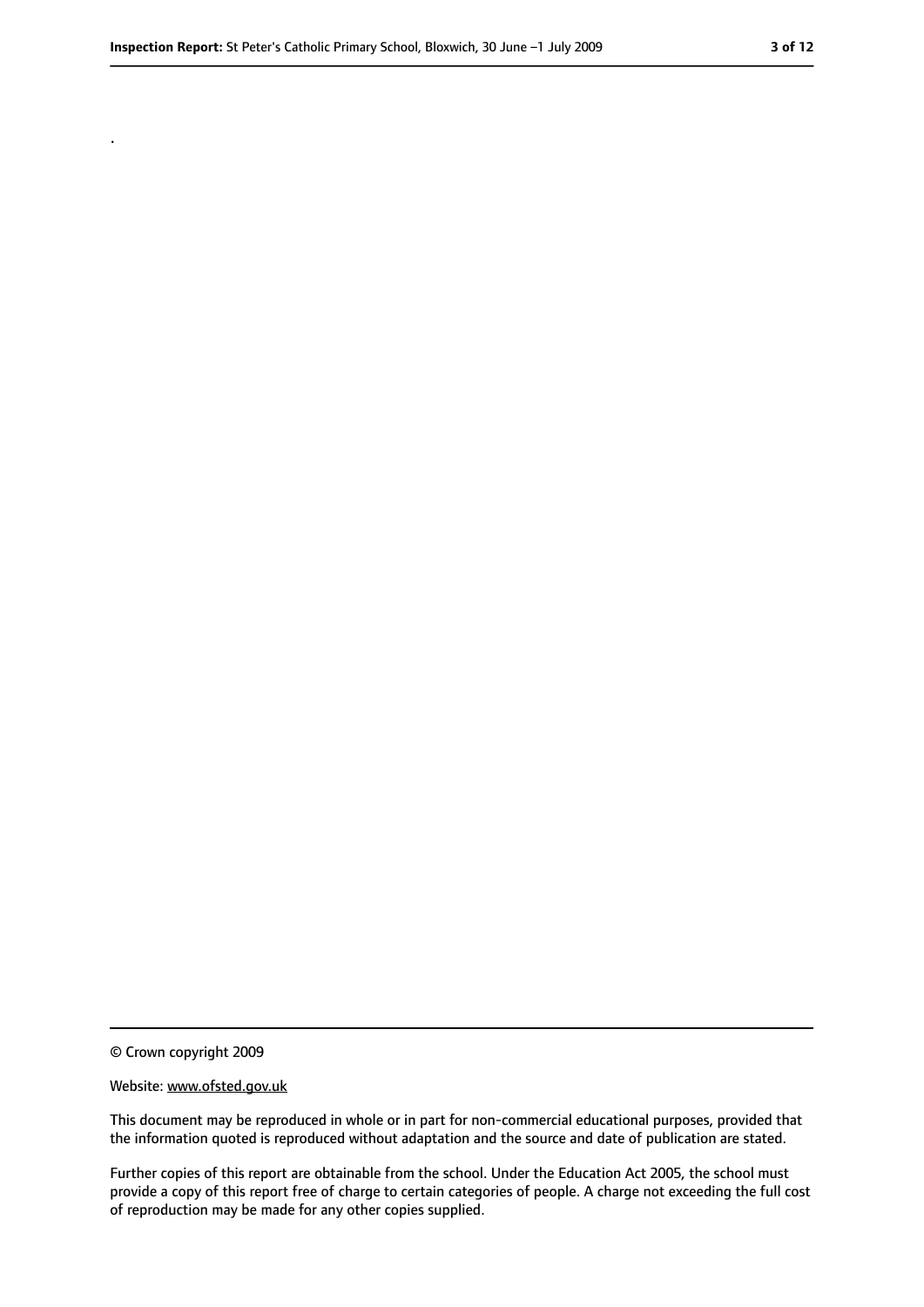# **Introduction**

The inspection was carried out by three additional inspectors.

#### **Description of the school**

The school is of average size and serves the local community and parish, with a few pupils coming from a neighbouring parish which does not have a Catholic school. Most pupils are White British, the remainder representing a wide range of other ethnicities. There is a small but increasing number of pupils from Europe, who arrive speaking little or no English. The proportion of pupils with learning difficulties and/or disabilities is smaller than average. Early Years Foundation Stage provision is made in a part-time Nursery and a Reception class. The governors also manage on-site before- and after-school provision, which is registered under the voluntary section of the Early Years Register. The school has suffered significant staffing turbulence in recent years, with long-term absences and other difficulties.

#### **Key for inspection grades**

| Grade 1 | Outstanding  |
|---------|--------------|
| Grade 2 | Good         |
| Grade 3 | Satisfactory |
| Grade 4 | Inadequate   |
|         |              |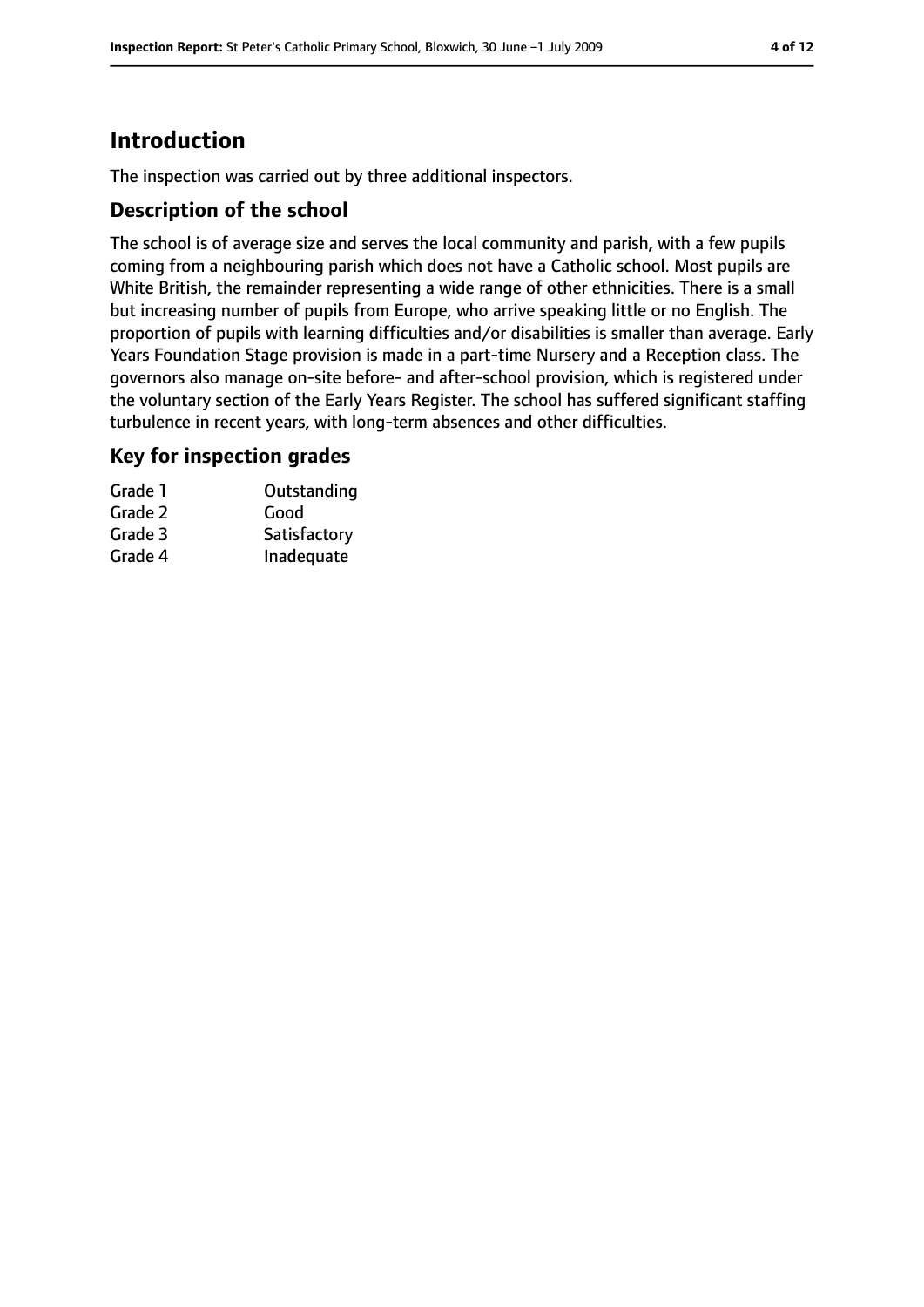#### **Overall effectiveness of the school**

#### **Grade: 3**

St Peter's is providing a satisfactory education for its pupils. Children make a good start in the Early Years Foundation Stage. Their skills and knowledge are below the levels expected for their age when they start school, especially in terms of communication and language, but they join Year 1 having almost reached average standards. Pupils' progress through the rest of the school is satisfactory and they leave Year 6 with broadly average standards. Pupils' achievement is satisfactory, but standards vary between subjects; they are above average in reading, average in mathematics and only barely average in writing and science. Pupils with learning difficulties and/or disabilities make good progress because their progress is checked very regularly and they are supported very well.

One of the strengths of the school is pupils' good personal development. In particular, pupils get on well together and they behave well. Older pupils play happily with and care for younger pupils. They say that they enjoy being at school and that they feel safe because they are confident that they can share concerns with an adult. Pupils make a good contribution to the smooth running of the school by willingly carrying out a variety of responsibilities. They also make a good contribution to the local community, by singing at Christmas in homes for the elderly, for instance. The major reason for pupils' good personal development is that pastoral support for individual pupils is very good. This is recognised by parents, who say such things as, 'All staff show care and understanding.'

Pupils are making satisfactory progress because teaching is satisfactory. There are good relationships in class and pupils are generally keen to learn. Teachers use a good range of resources to add interest to their lessons to stimulate learning. However, there are too many lessons where the range of activities is not planned well enough to suit the range of abilities throughout the lesson, and the more able pupils often have to either listen to explanations which apply to others or complete easier work before moving on to work at their level. When asked whether they would like more challenging work, one pupil responded, 'Bring it on!' The curriculum is satisfactory. Pupils benefit from specialist teaching in French and music, but the range of first-hand experiences, such as trips out of school and visitors, is very limited.

Academic support and guidance are in the early stages of development. Systems are in place to measure pupils' progress and the results are used effectively to plan interventions for those in danger of falling behind. However, teachers are not confident about assessing what pupils know and can do without resorting to tests. This means that they are not always planning effectively for what each pupil needs to learn next and setting these as targets for pupils' learning. This also means that, while marking is supportive and encouraging, it does not consistently help pupils to improve their work.

Leaders have managed the staffing difficulties effectively and minimised disruption to pupils' learning. However, monitoring of initiatives put in place to raise standards is insufficiently rigorous and the success of these strategies is therefore unclear. Progress has been made, for example in raising standards in reading, and the school is satisfactorily placed to continue improving.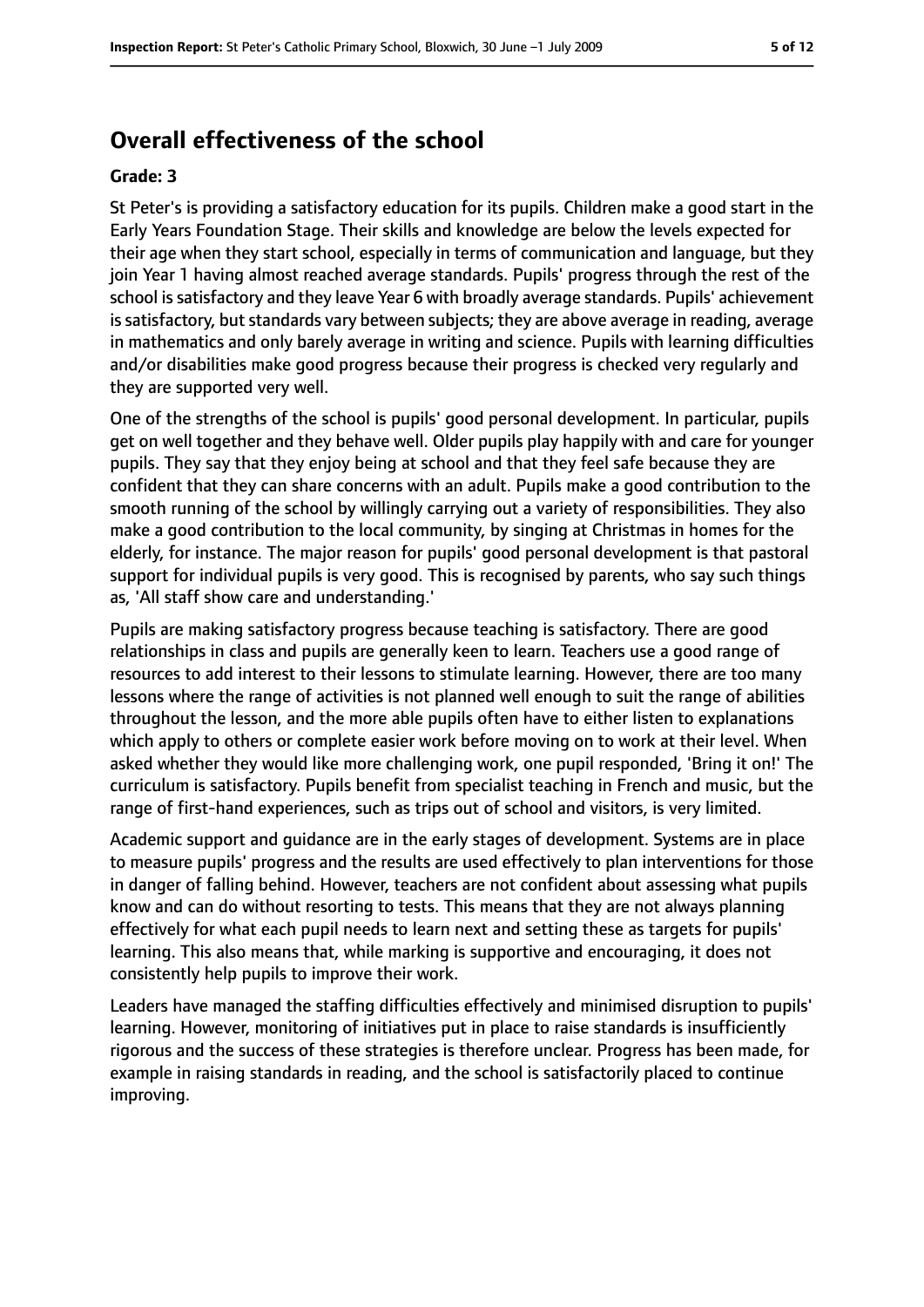### **Effectiveness of the Early Years Foundation Stage**

#### **Grade: 2**

Children make good progress in the Early Years Foundation Stage because teachers understand the level of challenge appropriate for each child. This is based on good systems of assessment, which are completed regularly. Progress is particularly good in the Nursery, where the strong teamwork between all the adults ensures a consistency of approach. The leadership of the Early Years Foundation Stage is good and the leader has carried out a good analysis of strengths and areas she would wish to improve. For example, she has identified that standards in creative development are not as good as other areas of learning and has good plans to address this.

Provision for children's learning and development in both the Nursery and Reception is good and this results in children achieving well. For instance, at the beginning of the day in the Nursery, the 'helpers' for the day complete their register, making the appropriate marks, with the greetings between the adult and the children carried out in the language of the day, which was Filipino during the inspection as there are a few Filipino children in the school. Good plans are made to use the area outside, though this cannot be included in free-flow activities for either class due to the lack of access from their classrooms. A good programme to develop children's phonic skills is in place and children were observed in both classes enthusiastically identifying letter sounds.

Provision for children's welfare is good and this results in their good personal and social development. They happily work and play together and take responsibility for clearing up when they have finished their work. The partnership with parents is recognised as important and the close links established help children settle quickly. There are also good links with the on-site before- and after-school provision, and assessments of children of Early Years age are shared with them. Their staff also carry out regular observations of these children, while in their care.

#### **What the school should do to improve further**

- Improve systems of assessment so that teachers are more aware of what pupils know and can do, and can then guide them to what they need to learn next and use this guidance when they mark their work.
- Ensure that lessons and wider activities are planned to include a variety of stimulating activities so that all pupils, particularly the more able, are suitably challenged throughout.
- Improve the rigour of monitoring, particularly of initiatives put in place, so that the effectiveness of these strategies can be measured more accurately.

A small proportion of the schools whose overall effectiveness is judged satisfactory but which have areas of underperformance will receive a monitoring visit by an Ofsted inspector before their next section 5 inspection.

# **Achievement and standards**

#### **Grade: 3**

After the good progress made by children in the Early Years Foundation Stage, progress flattens through the rest of the school. There are exceptions to this and data show that pupils in some year groups are now making good progress, particularly pupils with learning difficulties and/or disabilities, but pupils' overall achievement is satisfactory. Standards in the national tests in Year 6 have been broadly average for some years and are likely to remain so this year, despite an improvement in writing and also particularly in reading. This improvement has been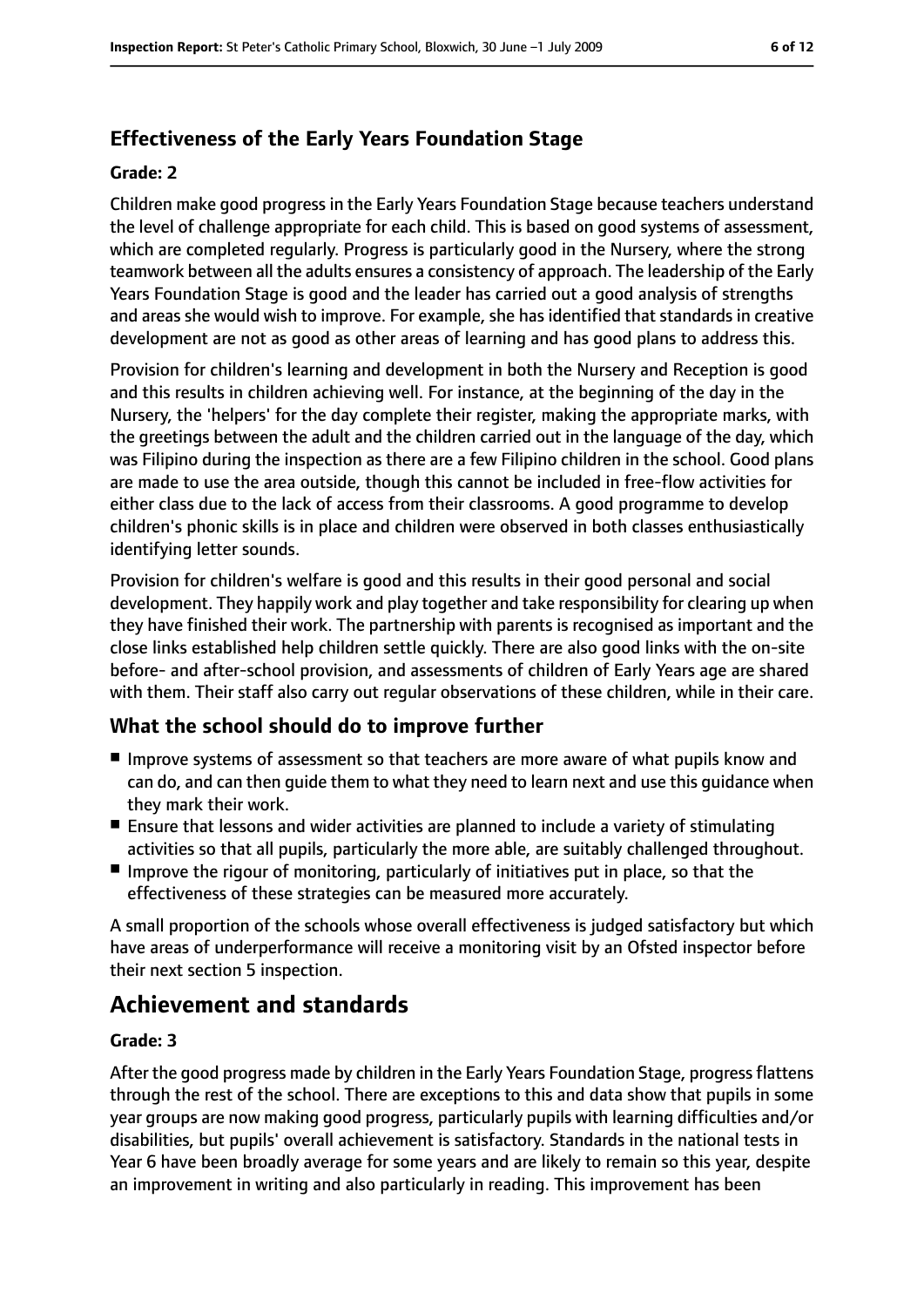counterbalanced by a fall in standards in science, where changes in staff have meant that too little investigative and experimental work has been done in earlier years. Pupils who are at an early stage of learning English fit in quickly and fairly soon make the same progress as their classmates. However, this is because of teachers' and other adults' sensitivity to their situation rather than any whole-school plan as to how their needs are to be met.

## **Personal development and well-being**

#### **Grade: 2**

Pupils' spiritual, moral, social and cultural development is good. Improving their awareness of the multicultural society in which we live was identified as an area for development in the last inspection. The school has worked on this with some success, for instance by organising a multicultural week earlier this term, but pupils still have too few opportunities for first-hand experiences from visits or visitors. Pupils are well aware of what constitutes a healthy lifestyle, but too many do not carry this into their daily lives. There are limited opportunities to take part in sport and unhealthy snacks find their way into many lunch boxes. Pupils are very conscious of potential dangers, both around school and outside, including when they use the internet. Pupils' contribution to the school and the church and local community is good and they collect good sums for national and international charities. They are developing a good work ethic, which is preparing them well for their future lives. Their development of information and communication technology (ICT) skills is good, but their development of basic literacy and numeracy skills is only satisfactory. Despite pupils' good enjoyment of school, attendance is only satisfactory.

# **Quality of provision**

### **Teaching and learning**

#### **Grade: 3**

There are good relationships between adults and pupils, and behaviour is generally managed well. Classrooms are therefore calm working environments where pupils are keen to succeed. Teachers make good use of resources, particularly their interactive whiteboards, to enliven learning. However, there are times when teachers talk for too long and the pupils are listening or single pupils are answering questions when they could be more actively engaged in learning. Some good use of discussions with partners was observed, which helped pupils to embed learning. Teaching assistants make a valuable contribution, particularly to the progress of pupils with learning difficulties and/or disabilities.

#### **Curriculum and other activities**

#### **Grade: 3**

The curriculum has been suitably planned to meet the needs of most pupils, though the more able are not always sufficiently challenged. Provision for ICT is good and the high level of skills pupils acquire has been commented upon favourably by one of the local secondary schools. Good provision is made for pupils' personal, social and health education. Although some teachers make sure pupils use their literacy and numeracy skills in other subjects, this has not been planned consistently, so opportunities to further practise these basic skills are missed. There is only a limited range of extra-curricular clubs and activities and further enhancement through visits and visitors into school is also narrow.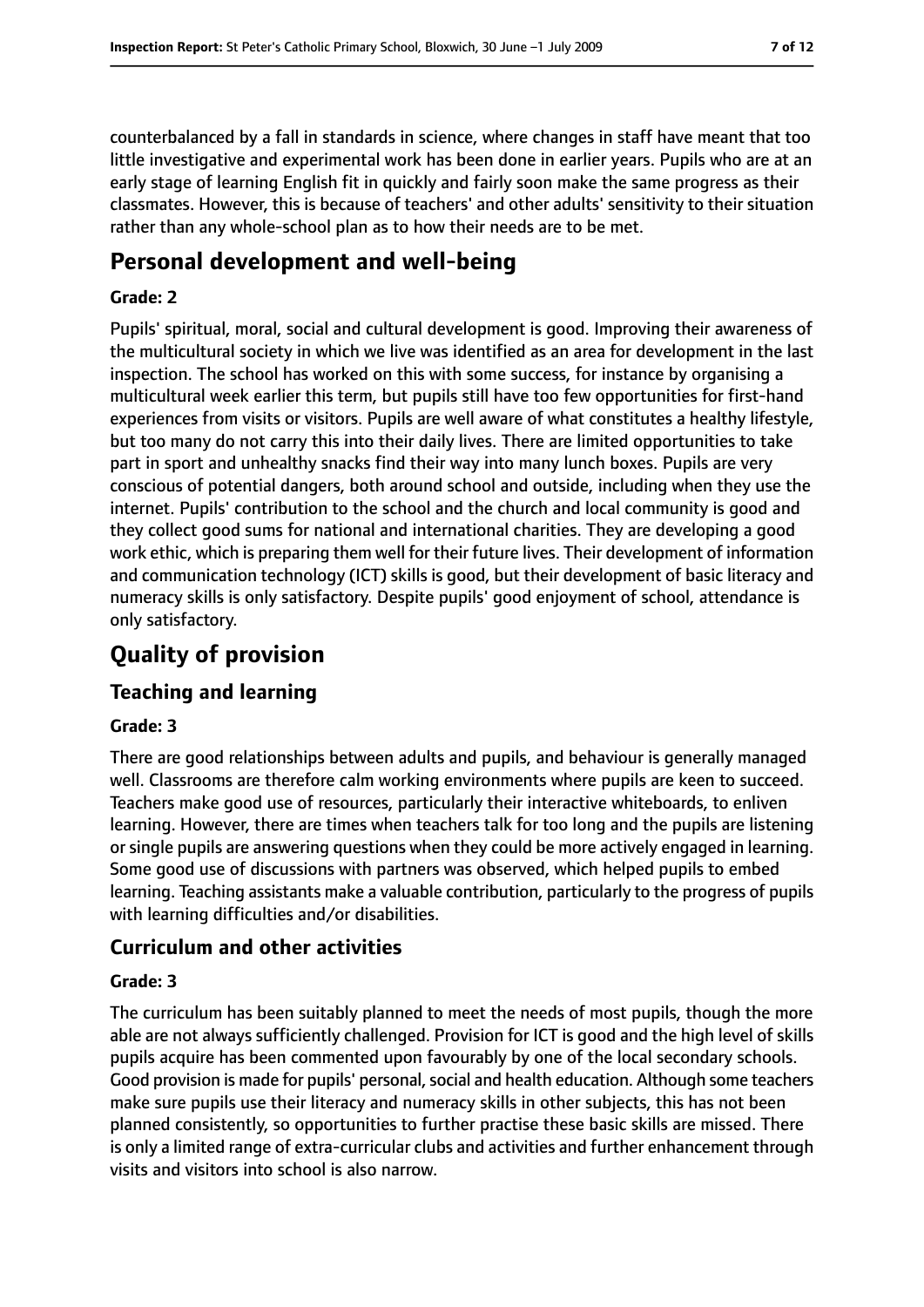#### **Care, guidance and support**

#### **Grade: 3**

Pastoral care and support provided for individual pupils are good. The support for pupils with learning difficulties and/or disabilities is very good; parents are closely involved and external agencies used well whenever appropriate. At the time of the inspection, statutory safequarding requirements were met and relevant health and safety procedures were in place. Although pupils who arrive in school speaking little or no English are welcomed and dealt with sensitively by all adults, there is no school plan or direction on how best to ensure that these pupils learn English as quickly as they could. Academic support and guidance are satisfactory. Pupils' standards are tested regularly and their progress is thus monitored. The resulting data are used well to identify those in need of extra support. However, there is no clear plan for what individuals need to learn next as teachers are not secure in their knowledge of what pupils can and cannot do. This means that pupils are not receiving sufficient guidance on how best to improve their work.

#### **Leadership and management**

#### **Grade: 3**

The headteacher, well supported by the senior management team, is committed to 'getting the school back on track' after the staffing difficulties. The school has satisfactory systems for self-evaluation, which have identified suitable areas for development. The senior management team demonstrates good understanding of, energy for, and commitment to these areasidentified for development. However, plans to make these improvements are not specific enough and success criteria are not sufficiently measurable to enable effective monitoring of the success of initiatives. A satisfactory contribution is made to community cohesion at the local and national level, for example harvest baskets are distributed to families suggested by the local housing association. The global aspect of community cohesion is not yet sufficiently developed, especially in terms of first-hand links. The school has begun to set challenging targets for pupils' progress but these are not yet embedded or sufficiently understood by all staff.

The governing body discharges its duties appropriately, has a clear understanding of the day-to-day running of the school and is adequately informed about areas for development identified by the school. However, the role of governors in the monitoring and evaluation of priorities and initiatives is not well understood.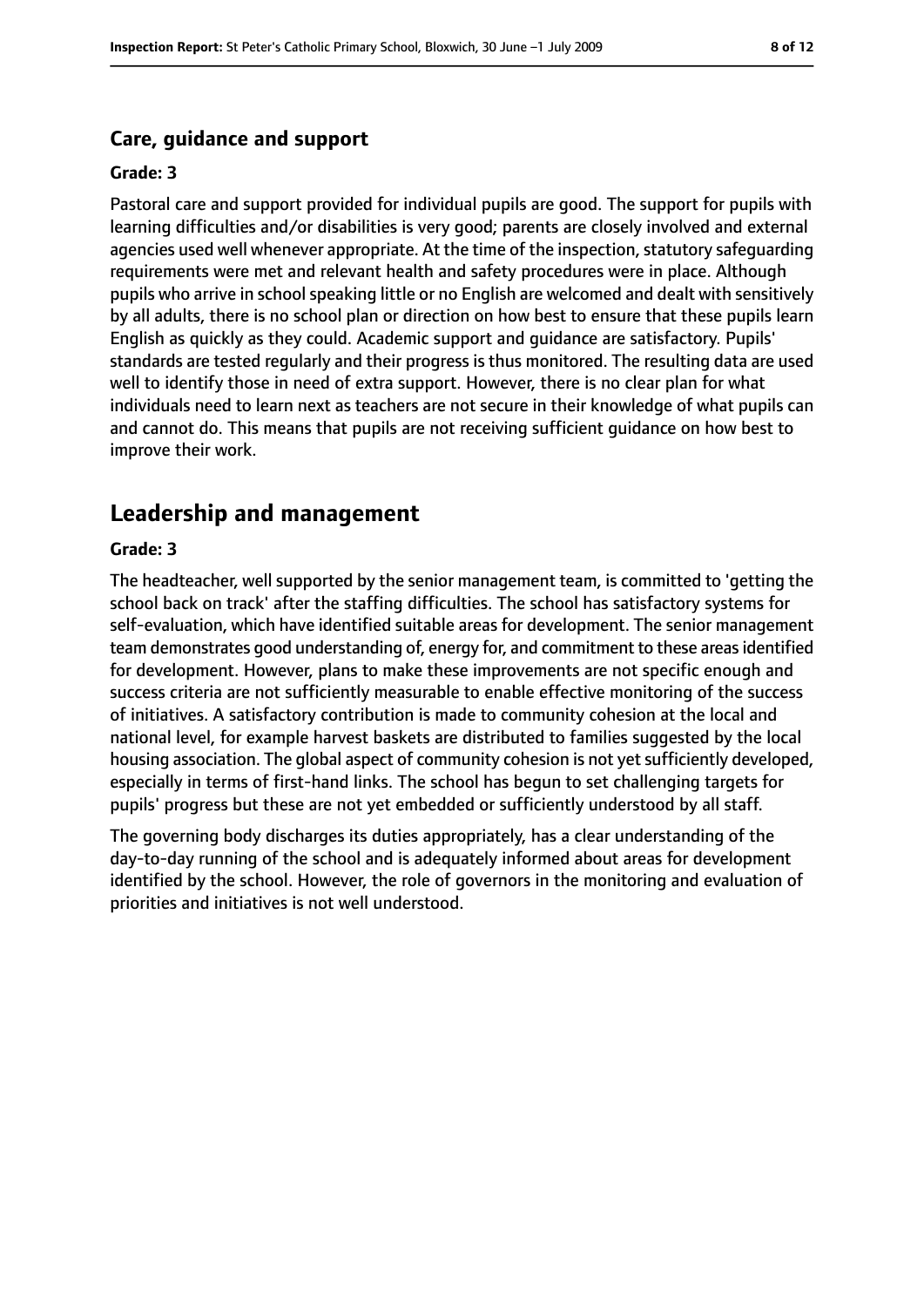**Any complaints about the inspection or the report should be made following the procedures set out in the guidance 'Complaints about school inspection', which is available from Ofsted's website: www.ofsted.gov.uk.**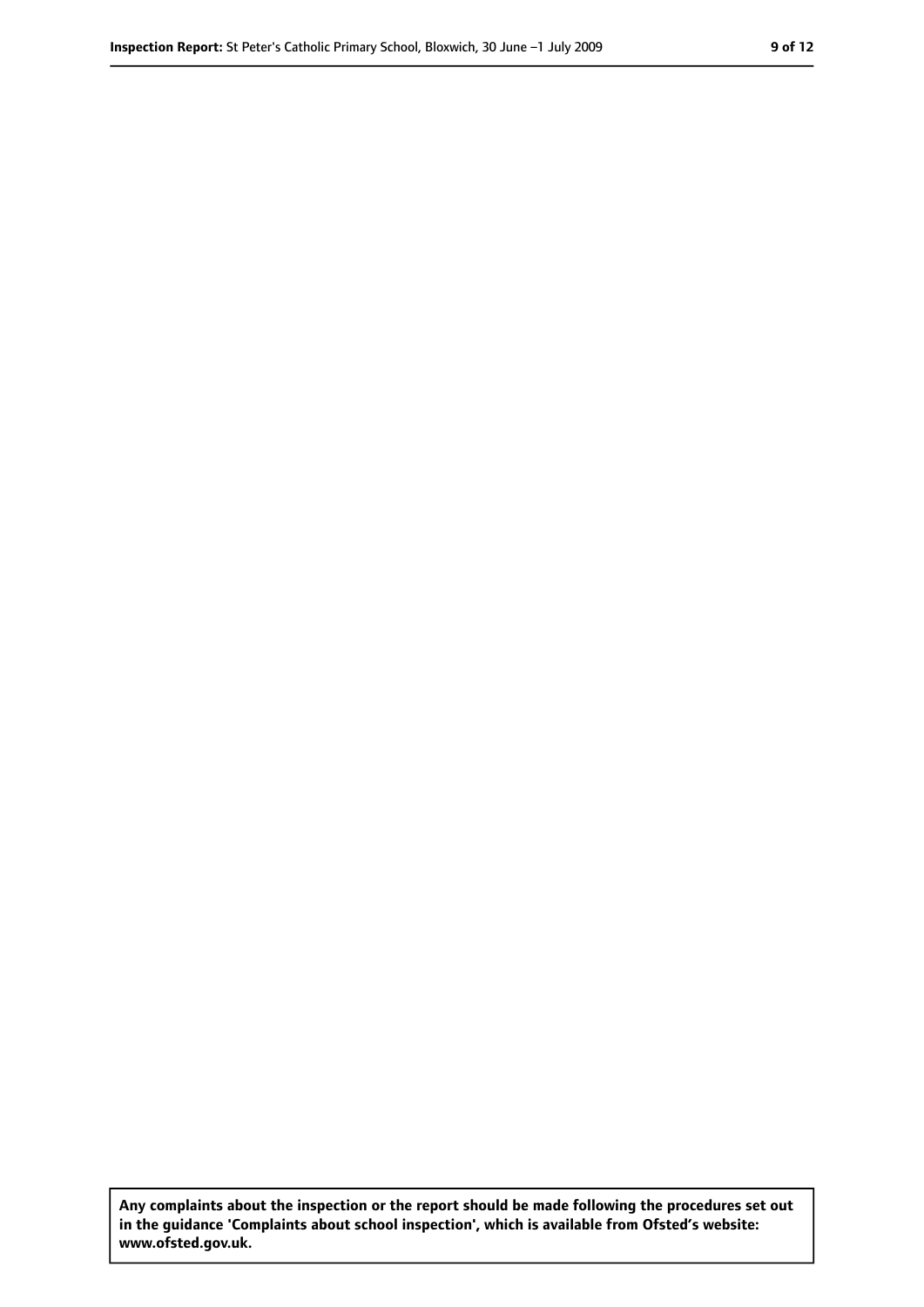# **Inspection judgements**

| Key to judgements: grade 1 is outstanding, grade 2 good, grade 3 satisfactory, and | <b>School</b>  |
|------------------------------------------------------------------------------------|----------------|
| arade 4 inadequate                                                                 | <b>Overall</b> |

#### **Overall effectiveness**

| How effective, efficient and inclusive is the provision of<br>education, integrated care and any extended services in meeting the<br>needs of learners? |     |
|---------------------------------------------------------------------------------------------------------------------------------------------------------|-----|
| Effective steps have been taken to promote improvement since the last<br>inspection                                                                     | Yes |
| How well does the school work in partnership with others to promote learners'<br>well being?                                                            | २   |
| The capacity to make any necessary improvements                                                                                                         |     |

### **Effectiveness of the Early Years Foundation Stage**

| How effective is the provision in meeting the needs of children in the<br><b>EYFS?</b>       |  |
|----------------------------------------------------------------------------------------------|--|
| How well do children in the EYFS achieve?                                                    |  |
| How good are the overall personal development and well-being of the children<br>in the EYFS? |  |
| How effectively are children in the EYFS helped to learn and develop?                        |  |
| How effectively is the welfare of children in the EYFS promoted?                             |  |
| How effectively is provision in the EYFS led and managed?                                    |  |

#### **Achievement and standards**

| How well do learners achieve?                                                                               |  |
|-------------------------------------------------------------------------------------------------------------|--|
| The standards <sup>1</sup> reached by learners                                                              |  |
| How well learners make progress, taking account of any significant variations<br>between groups of learners |  |
| How well learners with learning difficulties and/or disabilities make progress                              |  |

#### **Annex A**

<sup>&</sup>lt;sup>1</sup>Grade 1 - Exceptionally and consistently high; Grade 2 - Generally above average with none significantly below average; Grade 3 - Broadly average to below average; Grade 4 - Exceptionally low.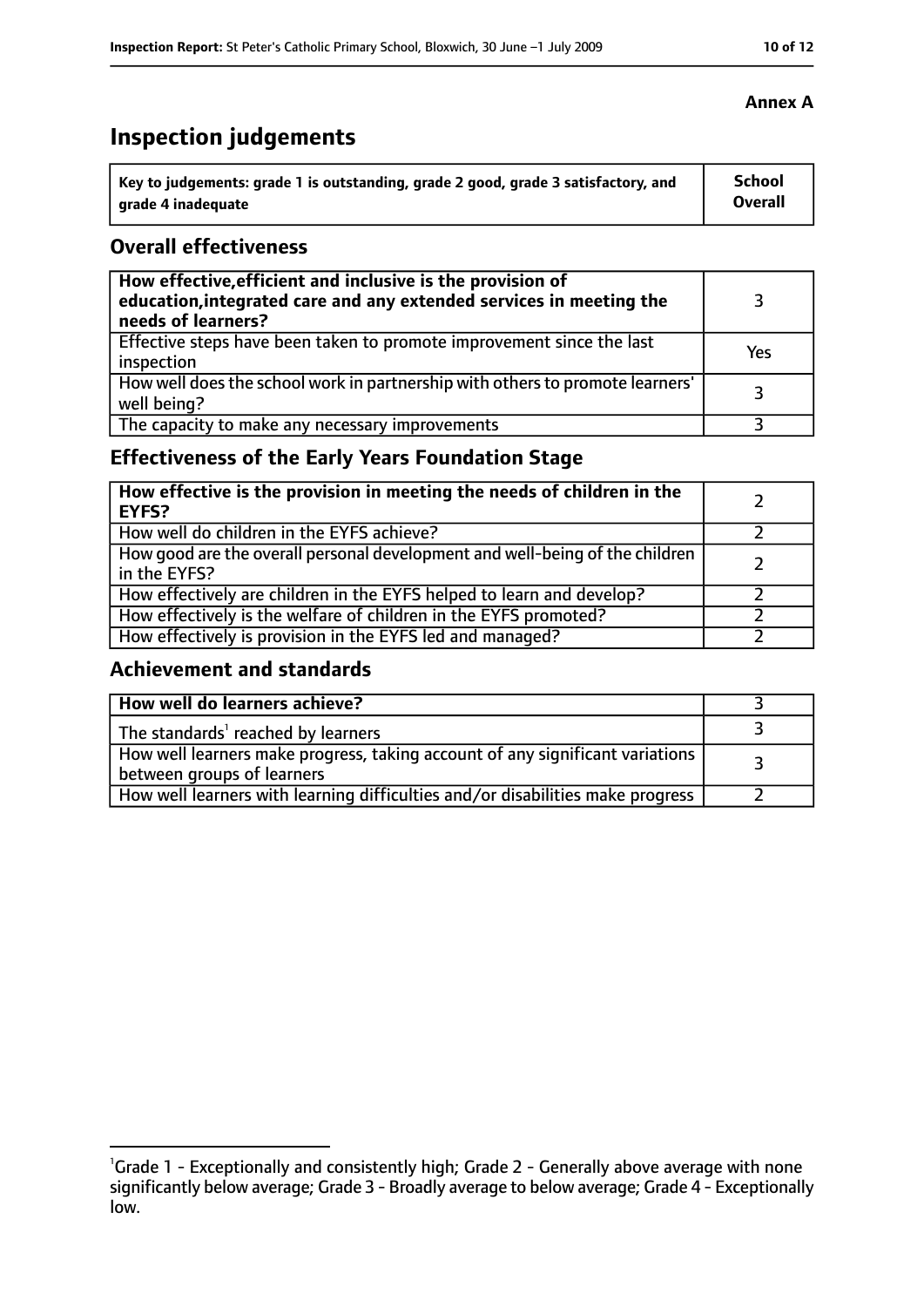### **Personal development and well-being**

| How good are the overall personal development and well-being of the<br>learners?                                 |  |
|------------------------------------------------------------------------------------------------------------------|--|
| The extent of learners' spiritual, moral, social and cultural development                                        |  |
| The extent to which learners adopt healthy lifestyles                                                            |  |
| The extent to which learners adopt safe practices                                                                |  |
| The extent to which learners enjoy their education                                                               |  |
| The attendance of learners                                                                                       |  |
| The behaviour of learners                                                                                        |  |
| The extent to which learners make a positive contribution to the community                                       |  |
| How well learners develop workplace and other skills that will contribute to<br>their future economic well-being |  |

# **The quality of provision**

| How effective are teaching and learning in meeting the full range of<br>learners' needs?              |  |
|-------------------------------------------------------------------------------------------------------|--|
| How well do the curriculum and other activities meet the range of needs and<br>interests of learners? |  |
| How well are learners cared for, quided and supported?                                                |  |

### **Leadership and management**

| How effective are leadership and management in raising achievement<br>and supporting all learners?                                              |     |
|-------------------------------------------------------------------------------------------------------------------------------------------------|-----|
| How effectively leaders and managers at all levels set clear direction leading<br>to improvement and promote high quality of care and education |     |
| How effectively leaders and managers use challenging targets to raise standards                                                                 | 3   |
| The effectiveness of the school's self-evaluation                                                                                               | 3   |
| How well equality of opportunity is promoted and discrimination eliminated                                                                      | 3   |
| How well does the school contribute to community cohesion?                                                                                      | 3   |
| How effectively and efficiently resources, including staff, are deployed to<br>achieve value for money                                          |     |
| The extent to which governors and other supervisory boards discharge their<br>responsibilities                                                  | 3   |
| Do procedures for safequarding learners meet current government<br>requirements?                                                                | Yes |
| Does this school require special measures?                                                                                                      | No  |
| Does this school require a notice to improve?                                                                                                   | No  |